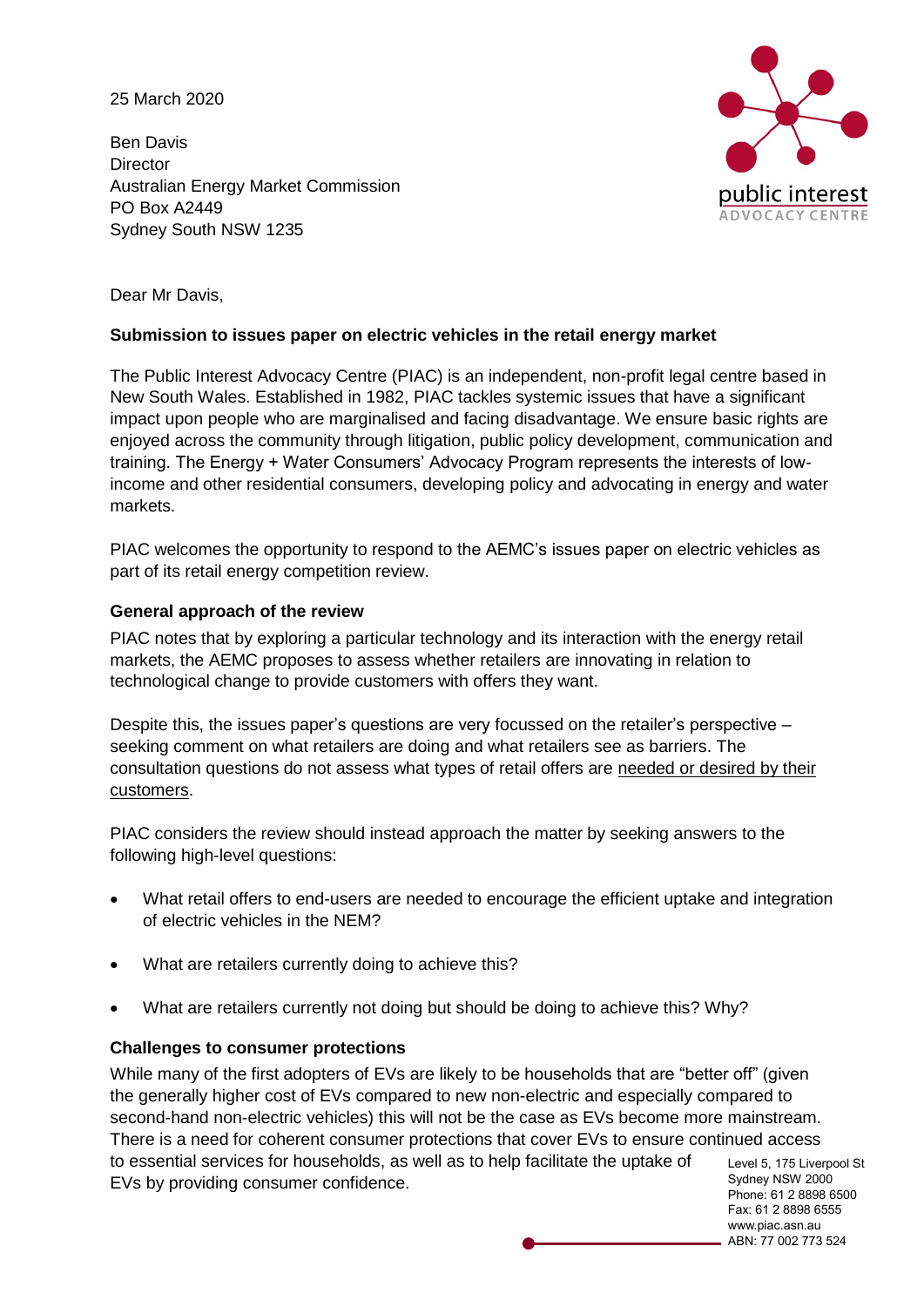PIAC supports a framework where the consumer protections offered are proportional to the potential harm the consumer may face should something go wrong – the higher the potential harm, the stronger the protections offered to the customer. This should not depend on the model of provision and reflects the nature of energy as an essential service. Similarly, risks of lower harm need only be met with proportionately lower protections. This is discussed further in our submission to the AEMC's review of energy consumer protections.<sup>1</sup>

For a household with an EV, losing electricity supply, such as for non-payment, means losing the ability to charge at home. The consequences of this may include facing higher costs to use public EV charging stations and risk exacerbating financial stress, or losing self-transport capability altogether, if they cannot afford this higher cost or lack of accessible charging infrastructure. A household with a non-electric vehicle that has lost their electricity supply, may still retain the ability to refill their petrol or LPG vehicle.

Therefore, the protections built into retail offers for households with EVs should reflect the different nature of the potential harm to their well-being from losing this service. This will become more important as owning an EV becomes more accessible for a greater number of households.

# **Changing role and opportunities for retailers**

PIAC considers that, in a successfully competitive retail market, EVs should provide an opportunity and a strong incentive for significant retail innovation in response to consumer preferences. Packaging cost-reflective network tariffs from distribution businesses into an amenable retail offer for end-use consumers is an important first step.

PIAC expects, however, that a successfully competitive retail market would be driven to make more significant changes to the range of offers available such as:

- Offers, either from retailers or from independent third-party aggregators, that would utilise the EV charging and discharging loads to provide demand response at times of system peak or at times of local network congestion.
- Retail offers that bundle traditional retail energy services with support to purchase or lease EVs, rooftop PV or storage systems. The partnership between Origin Energy and Hyundai noted in the issues paper is an early example of this.
- Retail offers that bundle traditional retail energy services with access to public charging infrastructure (potentially at discounted rates). The partnership between Powershop and Chargefox noted in the issues paper is an early example of this.
- Smaller, specialist retailers emerging that cater predominantly or even exclusively to EV owners, similar to Pooled Energy catering exclusively to customers with pool pumps.

In addition to true innovation by retailers, the development of more attractive offers for EV customers could be accelerated by the use of EV-specific network tariffs. This could allow more of the upstream benefits of the efficient use of EV charging and discharging to be captured and reflected in the signal and incentives seen by the customer. This was highlighted in a submission by the Alternative Technology Association (now Renew):

-

<sup>1</sup> PIAC, *National Energy Consumer Framework Review Issues Paper 1: New Energy Products and Services*, February 2020.